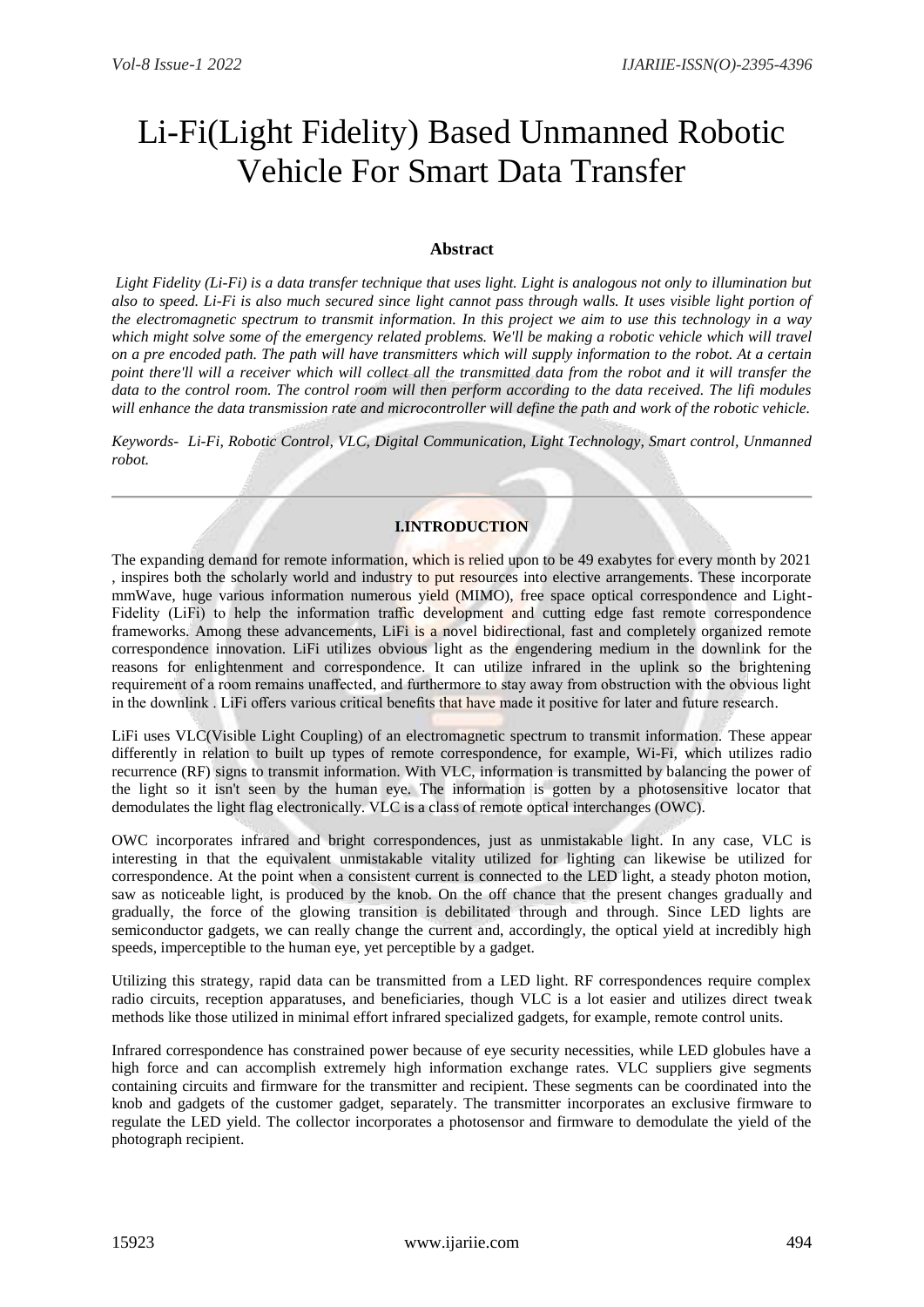

**Fig. 4. VLC Detection Algorithm**

# **II. LITERATURE OVERVIEW AND MOTIVATION**

A large portion of the general population is utilizing Wi-Fi Internet gadgets, which will be helpful for 2.4-5GHz RF to convey remote Internet get to encompassed our home, workplaces, schools, and some open places too. We are very reliant upon these almost universal administrations . While Wi-Fi can cover a whole house, school, the transfer speed is restricted to 50-100 megabits for every second (Mbps). It is a most present Internet administration, yet deficient for moving vast information documents like HDTV motion pictures, music libraries, and computer games. The majority of the ward upon 'the cloud' or our own 'media administrations' to store the majority of our documents, including films, photographs, sound and video gadgets, recreations, the more and most transfer speed and speed ought to be expected to get to this information. Thusly RF-based advances, for example, the present Wi-Fi are not the ideal way. What's more, Wi-Fi may not be the most proficient approach to give new wanted capacities, for example, accuracy indoor situating and motion acknowledgment. The optical remote innovations, in some cases, called unmistakable light correspondence (VLC), and all the more as of late alluded to as Li-Fi. Then again, offer a completely new worldview in remote advancements in the terms of correspondence speed, ease of use and adaptability, dependability. VLC is the conceivable answer for the worldwide remote range lack. LiFi innovation is a quick and modest optical rendition of Wi-Fi. It is dependent on Visible Light Communication . The VLC is an information correspondence medium utilizing noticeable light between 400THz to 375THz as the optical bearer for the information transmission and enlightenment. The information is encoded in the light to produce new information stream by fluctuating the flashing rate, to be clearer, by balancing the LED light correspondence source . This is a totally different range of potential outcomes when contrasted with the radio waves range and is multiple times more in size. Obvious light isn't damaging to the vision and is an obligatory piece of infrastructure, therefore inexhaustibly accessible and effectively open. Contrasting the quantity of radio cell base stations (1.4 million) to the number of lights (14 billion) introduced as of now the proportion is coincidently the same for example 1:10000.

#### **III. EXISTING SYSTEM**

The proposed framework utilizes advanced balance strategy with RC5 encoding procedure to diminish blunder rate in information transmission. A powerful LED modulator is intended to work dependent on PWM regulation giving high yield control at LED light transmitter.

A mechanical control application is produced with a remote light modulator and demodulator joined to an automated control unit. Rapid information correspondence of baud rate 1200bps. Constant application for mechanical control is executed. RC5 Encoding PWM based Digital Modulation procedure . Blunder rate is less. High transmitter shaft control (250 lumens).

#### **IV. PROPOSED SYSTEM**

The proposed system utilizes the Li-Fi technology in a way which may explain a portion of the crisis-related issues. We'll be making an automated vehicle which will go on a pre-encoded way. The way will have transmitters which will supply data to the robot. At one point there will a collector which will gather all the transmitted information from the robot and it will exchange the information to the control room. The control room will at that point perform as per the information got. The Li-Fi transmitter and receiver modules will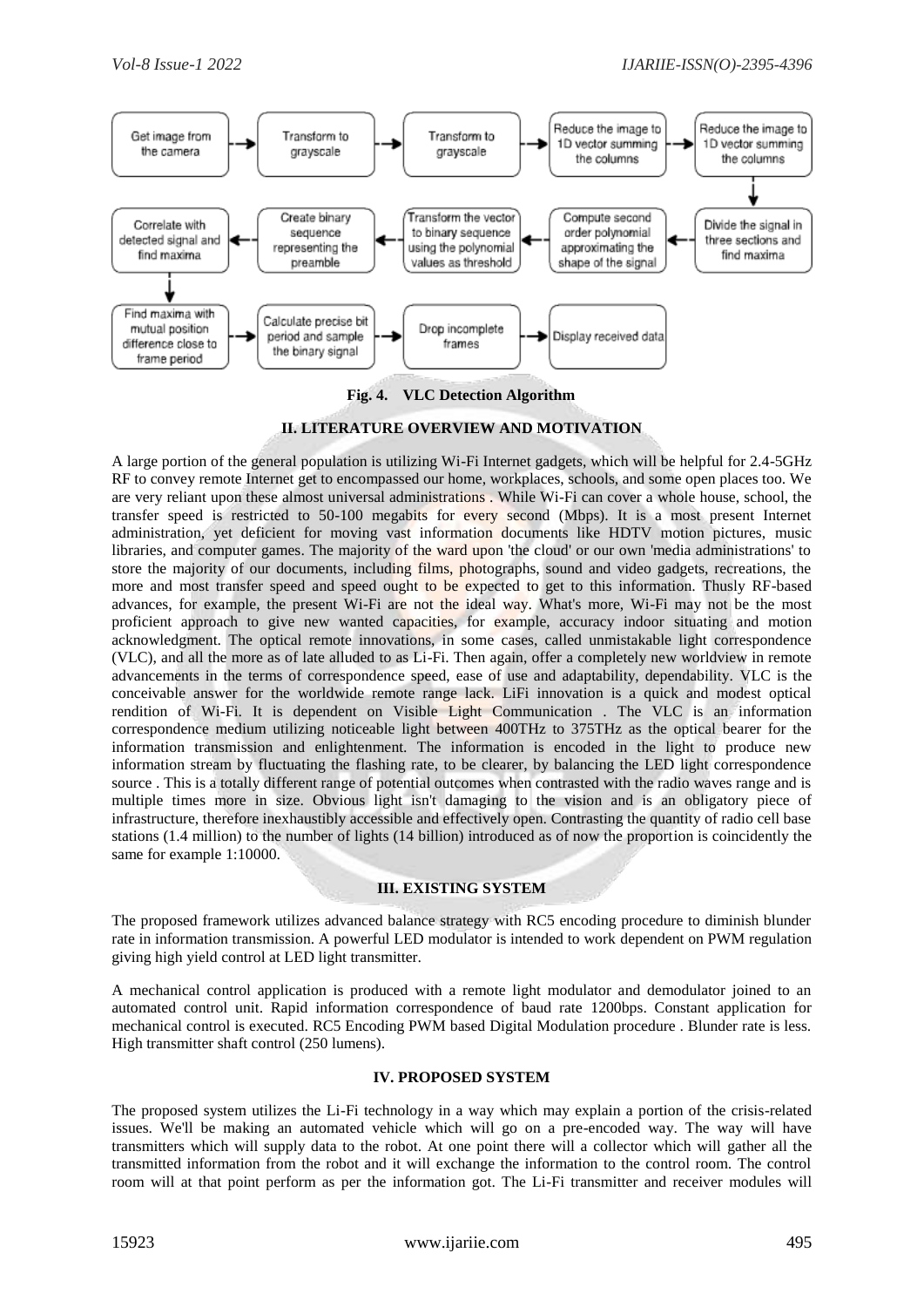improve the information transmission rate and the microcontroller will characterize the way and work of the automated vehicle.

#### *a) Block diagram of proposed system*



*d) Description :*

The transmitter unit comprises of a light modulator and a LED transmitter circuit. Changes over an advanced information motion into a tweaked PWM light flag. The receiver incorporates a light sensor and a PWM demodulator circuit. The demodulator removes the information motion from the light flag and sends it to the Arduino microcontroller. The microcontroller gets advanced information and controls the mechanical engine as needs are. The Li-Fi modulator depends on computerized regulation utilizing PWM innovation. The demodulator utilizes an LM358 Op-Amp based circuit that identifies the voltage flag of the photodiode and demodulates it into advanced information bits. The engine control conspire dependent on the L293D is utilized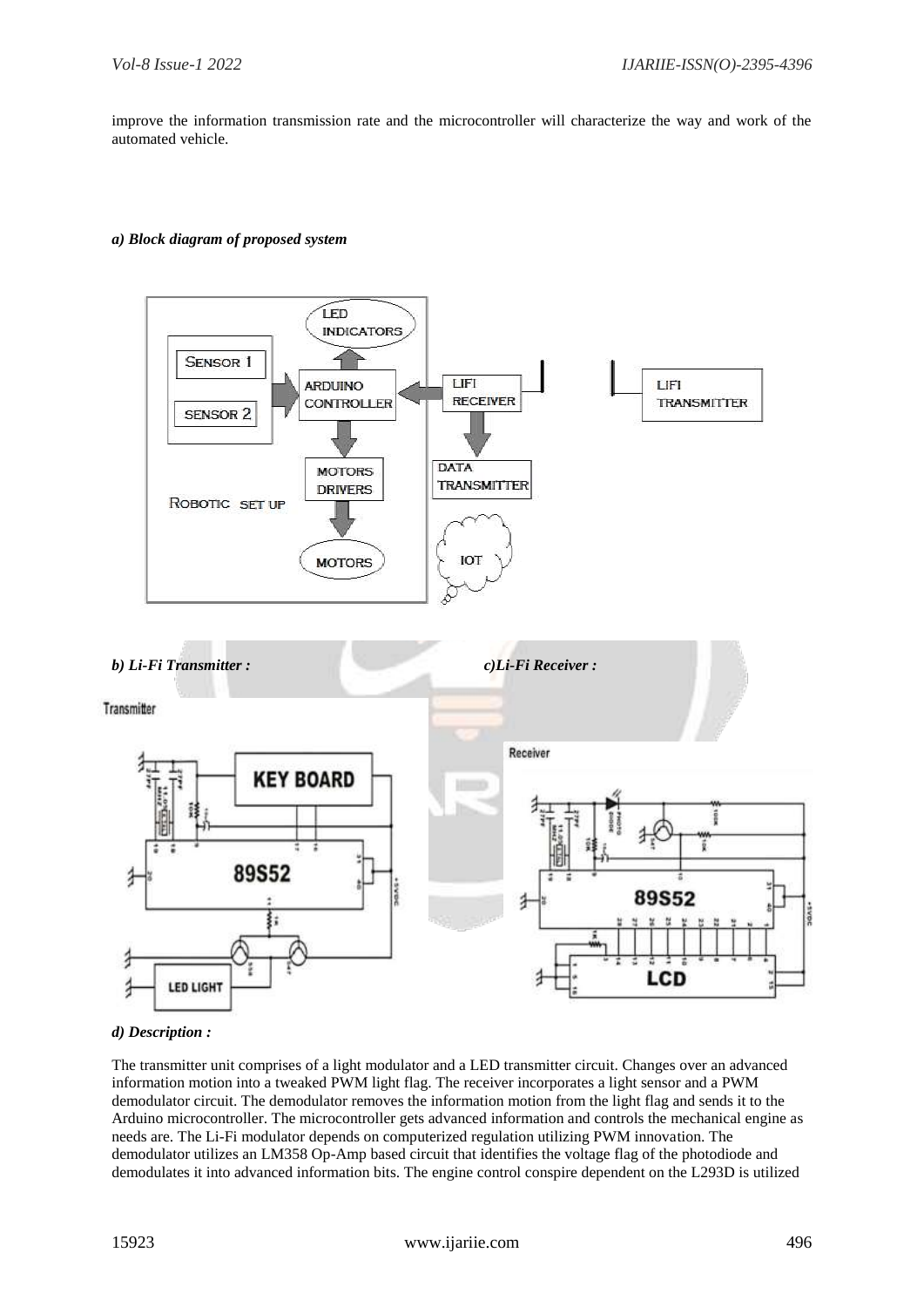to control the robot engines. The receiver after receiving the signal from the transmitter sends it to the control room where further actions are taken.



## **V. Li-Fi TRANSMITTER AND RECIEVER MODULE**

Light Fidelity is normally executed utilizing white LED lights at the downlink transmitter. These gadgets are typically utilized for brightening just by applying a steady current. Be that as it may, by quick and unpretentious varieties of the current, the optical yield can be made to fluctuate at amazingly high speeds. This very property of optical current is utilized in Light Fidelity setup. The operational strategy is extremely straightforward, if the LED is on, you transmit a computerized 1 if it's off you transmit a 0. The LEDs can be turned on and off very rapidly, which gives decent open doors for transmitting information. Thus all that is required is a few LEDs and a controller that code information into those LEDs. Every one of the ones needs to do is to differ the rate which the LED's glimmer contingent on the information we need to encode. Further at improvements can be made in this technique, such as utilizing a variety of LEDs for parallel information transmission, or utilizing blends of red, green and blue LEDs to modify the light's recurrence with every recurrence encoding an alternate information channel. Such headways guarantee a hypothetical speed of 10 Gbps – which means one can download a full top-notch film in only 30 seconds. To additionally get a grip of Light Fidelity considers an IR remote. sends a solitary information stream of bits at the rate of 10,000-20,000 bps. Presently supplant the IR LED with a Light Box containing a substantial LED cluster. This framework, is fit for sending a huge number of such streams at an exceptionally quick rate. Light is characteristically protected and can be utilized in spots where radio recurrence correspondence is regularly regarded as risky, for example, in airship lodges or emergency clinics. So noticeable light correspondence not just can possibly tackle the issue of the absence of range space, yet can likewise empower novel application. The noticeable light range is unused.

#### **VI. EXECUTION RESULTS AND DISCUSSION**

This proposed framework yield information has been observed in terminal programming. The Robot was preencoded a specific path and we found a successful run after testing it. The transmitters were also successful in sending the signals according to the information obtained from the microcontroller. We observed very minimal or no lag while the working of the LiFi module. The receivers were also fitted in place and worked perfectly fine without any errors. The simulation of the microcontroller along with the Li-Fi module has been done in Proteus and shown below, The hardware has also been perfectly assembled as it can be observed below.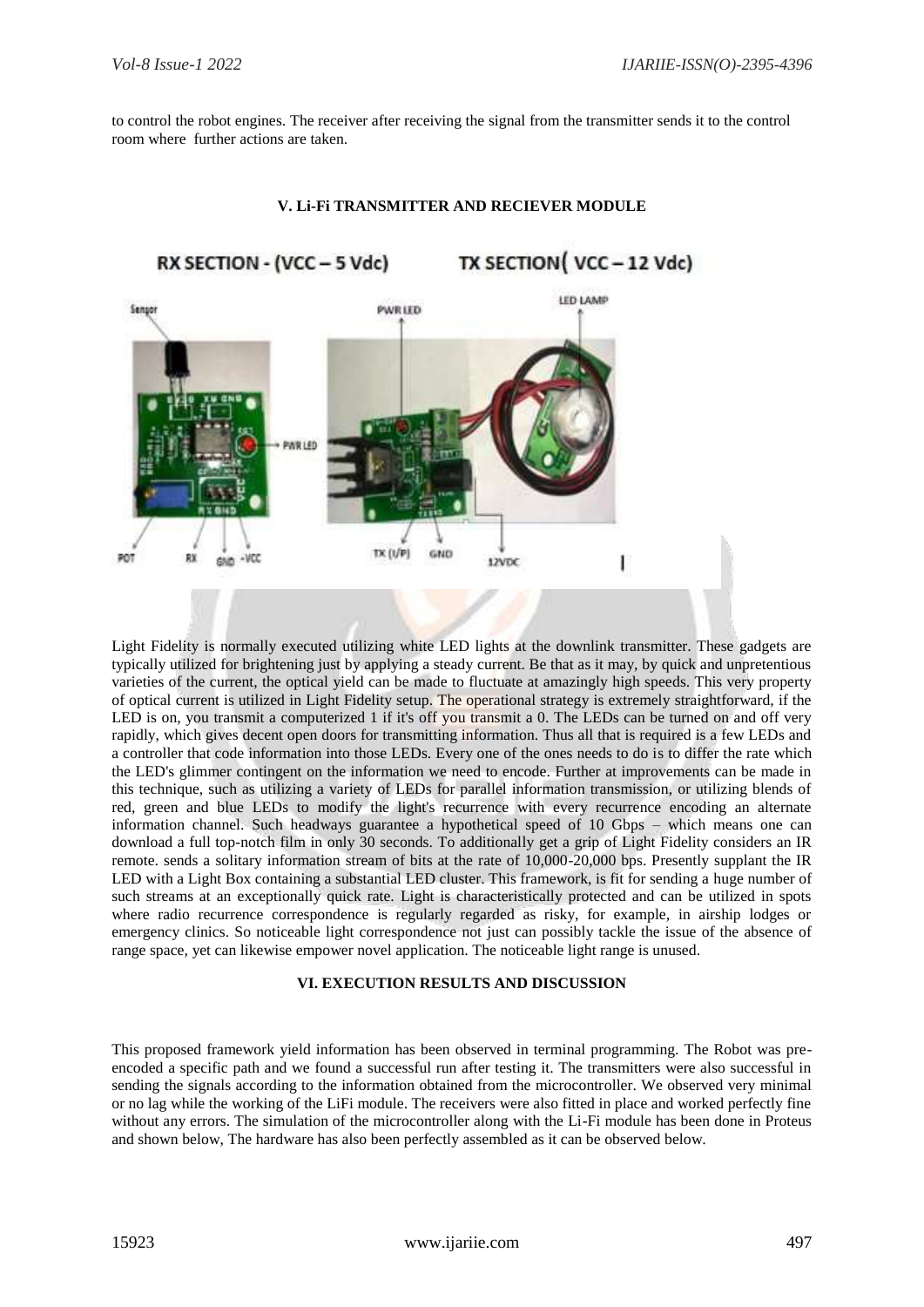#### **Software Results :**

| #include <liquidcrystal.ht< th=""><th>void setup() {</th></liquidcrystal.ht<>                                                                                                                                                                                                                                                                                                                                                                                                                                                                                                                                                                                                                                                                                                                                                                                | void setup() {                                                                                                                                                                                                                                                                                                                                                                                                                 |
|--------------------------------------------------------------------------------------------------------------------------------------------------------------------------------------------------------------------------------------------------------------------------------------------------------------------------------------------------------------------------------------------------------------------------------------------------------------------------------------------------------------------------------------------------------------------------------------------------------------------------------------------------------------------------------------------------------------------------------------------------------------------------------------------------------------------------------------------------------------|--------------------------------------------------------------------------------------------------------------------------------------------------------------------------------------------------------------------------------------------------------------------------------------------------------------------------------------------------------------------------------------------------------------------------------|
| // initialize the library with the numbers of the interface mins<br>LiquidCrystal lcd(13, 12, 11, 10, 9, 8);                                                                                                                                                                                                                                                                                                                                                                                                                                                                                                                                                                                                                                                                                                                                                 | // initialize serial communications at 9600 bps<br>pinMode(sensorPin, INPUT);<br>Serial.begin(9600);                                                                                                                                                                                                                                                                                                                           |
| / These constants won't change. They're used to give names<br>// to the pins uses<br>$\cos t$ int analogIsPine = AB; $//$ Analog input pin that the potentioneter is attached to:<br>const int analogInPinb = A1; // Analog input pln that the potentioneter is attached to<br>int sensorPin = A5; // select the input pin for the potentioneter<br>int sensorValue = $\epsilon$ ; // wartiable to store the value conting from the sensor<br>int count=8,fl;<br>unsigned long time1=0; // store the initial time<br>unsigned long time2; // store the current time<br>int count1;<br>$int$ sensorValue1 = $\theta$ ;<br>// value read from the pot<br>$int$ sensorValue2 = $0$ ;<br>// value read from the not<br>int sensorValue3 = 0;<br>// salue read from the pot<br>$int$ sensorValue4 = $0$ ;<br>// salce read from the pot                           | lcd.begin(16, 2);<br>lcd.setCursor(0, 0);<br>lcd.print("T1:<br>T2:<br>");<br>lcd.setCursor(0, 1);<br>lcd.print("V:<br>$\mathbf{I}$ :<br>");<br>}<br>void loop() {<br>// read the analog in value:<br>$sensorValue1 = analogRead(A0)/2;$<br>$sensorValue1 = analogRead(A0)/2;$<br>lcd.setCursor(3, 0);<br>lcd.write((sensorValue1/100)+0x30);<br>lcd.write(((sensorValue1%100)/10)+0x30);<br>lcd.write((sensorValue1%10)+0x30); |
| long ke;                                                                                                                                                                                                                                                                                                                                                                                                                                                                                                                                                                                                                                                                                                                                                                                                                                                     | sensorValue2 = analogRead(A1)/2;                                                                                                                                                                                                                                                                                                                                                                                               |
| void txs{unsighed char val)<br>Serial.write(val);<br>delay(28);                                                                                                                                                                                                                                                                                                                                                                                                                                                                                                                                                                                                                                                                                                                                                                                              | lcd.setCursor(13, 0);<br>lcd.write((sensorValue2/100)+0x30);<br>lcd.write(((sensorValue2%100)/10)+0x30);<br>lcd.write((sensorValue2%10)+0x30);                                                                                                                                                                                                                                                                                 |
| sensorValue3 = analogRead(A2)/2;<br>lcd.setCurson(3, 1);<br>lcd.write((sensorValue3/100)+0x30);<br>lcd.write(((sensorValue3%100)/10)+0x30);<br>lcd.write((sensorValue3%10)+0x30);<br>sensorValue4 = analogRead(A3)/2;<br>lcd.setCurson(13, 1);<br>lcd.write((sensorValue4/100)+0x30);<br>lcd.write(((sensorValue4%100)/10)+0x30);<br>lcd.write((sensorValue4%10)+0x30);<br>txs('T');<br>txs((sensorValue1/100)+0x30);<br>txs(((sensorValue1%100)/10)+0x30);<br>txs((sensorValue1%10)+0x30);<br>txs('t');<br>txs((sensorValue2/100)+0x30);<br>txs(((sensorValue2%100)/10)+0x30);<br>txs((sensorValue2%10)+0x30);<br>txs('V');<br>txs((sensorValue3/100)+0x30);<br>txs(((sensorValue3%100)/10)+0x30);<br>txs((sensorValue3%10)+0x30);<br>txs('I');<br>txs((sensorValue4/100)+0x30);<br>txs(((sensorValue4%100)/10)+0x30);<br>txs((sensorValue4%10)+0x30);<br>} | void serialEvent() {<br>while (Serial.available()) {<br>// get the new byte:<br>$char$ inChar = $(char)$ Serial.read $();$<br>// add it to the inputString:<br>// if the incoming character is a newline, set a flag<br>// so the main loop can do something about it:<br>if (inChar == $'R'$ ) {<br>pinMode(8, OUTPUT);<br>digitalWrite(8,LOW);                                                                               |
|                                                                                                                                                                                                                                                                                                                                                                                                                                                                                                                                                                                                                                                                                                                                                                                                                                                              |                                                                                                                                                                                                                                                                                                                                                                                                                                |